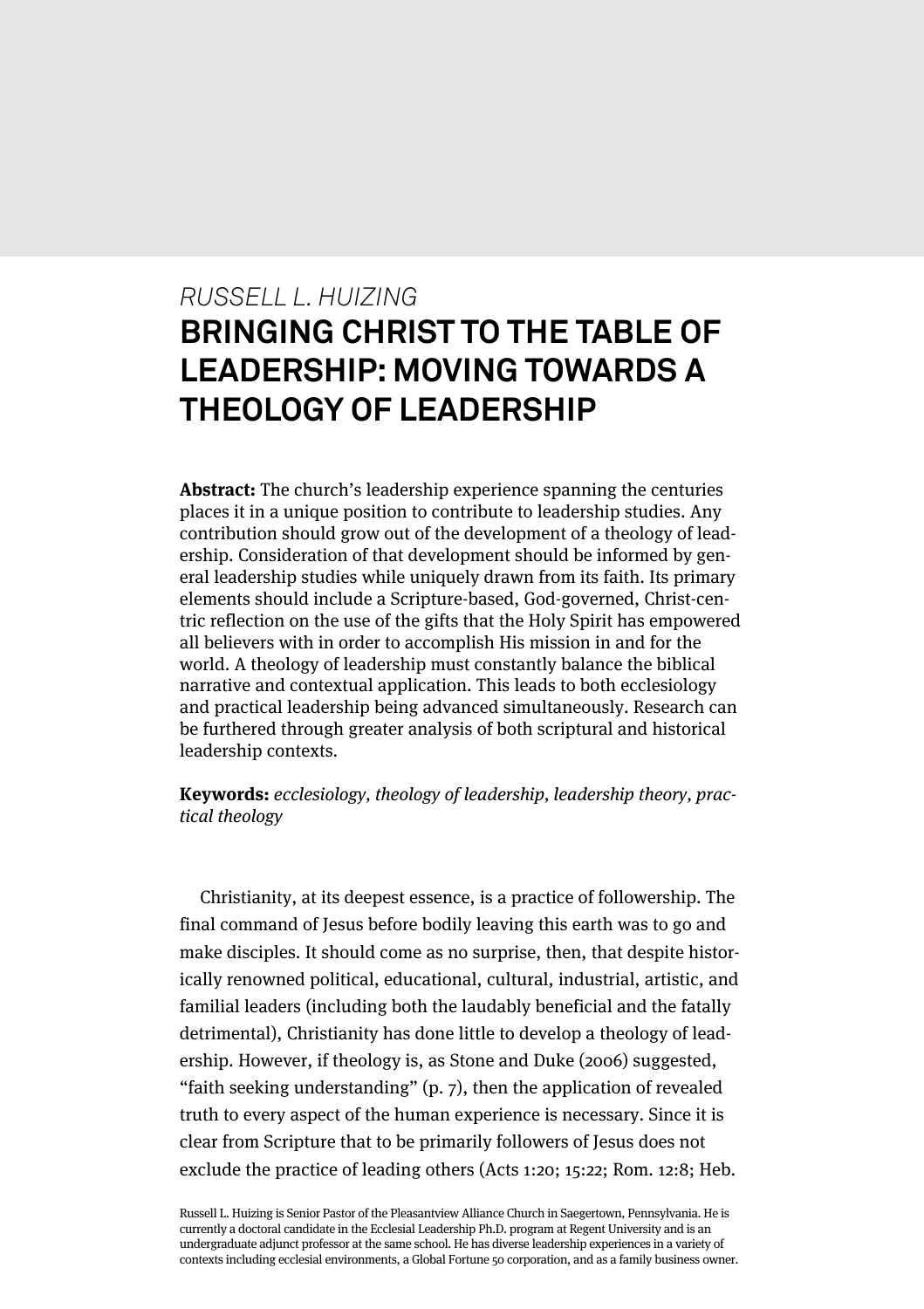13:7, 17), seeking understanding of faith's application to the practice of leadership is simply another way of bringing an additional part of humanity under the submission of Jesus as King. Though popular press promotions of Christian leadership abound, unfortunately peerreviewed articles providing academically researched material are sparse. An online search of the ATLA and ProQuest Religion databases using the terms leadership theology, church leadership, and equivalent terms resulted in 23 relevant articles. Articles were considered relevant whose main purpose was the development of a theology of leadership rather than simply the observation of leadership in various church contexts. A review of these articles revealed four primary themes that are guiding the development of a Christian theology of leadership.

First, research is much further along in the development of general leadership theory than any existing Christian theology of leadership.<sup>1</sup> Thus, many articles wrestled with the link between organizational leadership theory and a theology of leadership.

Second, the articles provided a starting point for the elements of Christian leadership that must be presented in order to remain faithful to scriptural revelation.

Third, one element that is worthy to recognize as a theme of its own is the role of context in the construction of a theology of leadership.

Finally, the fourth theme is the influence ecclesiology has not only on the development of a theology of leadership but in the practice of leadership.

# **Linking Theory and Theology of Leadership**

The 20th century saw an explosion of interest in the characteristics and cultivation of leaders. The developments of trait, behavioral, transactional (Berne, 1963), and transformational (Bass, 1985) leadership theories provided a context within which Christians could apply this knowledge to the church. However, given core differences in the approach to leadership in these theories and in Scripture, it too often appeared as though a degree of anachronism was being used to find these theories within Scripture (Clark, 2008). Other theories had greater parallels to Christian thought, including servant (Greenleaf, 1977) and spiritual leadership (Fry, 2003) theories. Clark (2008), however, warns of the danger of simply incorporating these theories into a theology of leadership. The following of celebrity leaders and ideologies loses the unique exegesis of the truth contained in Scripture. Rather, Clark maintained that an exegesis from Scripture of a theology of leadership might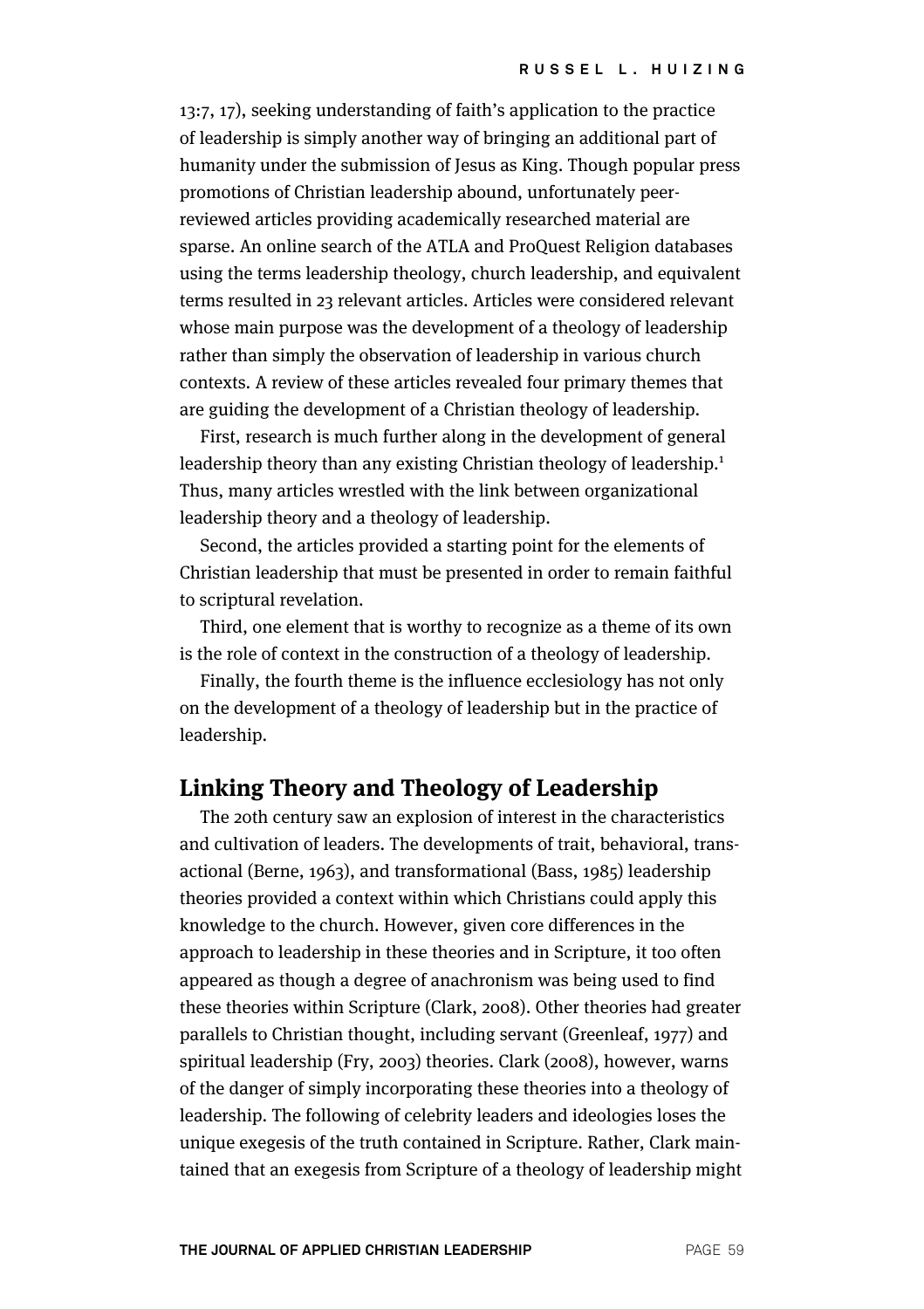lead to a reassessment or rejection of popular theory. This would likely cause the church some degree of social ostracizing. However, the core of Christianity—making followers of Jesus—requires faithfulness to God's revelation that leads to service to the King rather than kingdom building (Clark, 2008).

Still, Beeley and Britton (2009) observe the following:

This surge of interest in leadership would seem to indicate both an innate sense of the importance, and perhaps the nature, of real leadership, as well as a painful recognition that it is lacking or absent in many places in both church and society at large. (p. 3)

They go on to note that much of current theory in the field of leadership focuses on the question of "what do we do to attain certain outcomes?" On the other hand, one of the primary questions that Beeley and Britton suggested must drive a theology of leadership is "why do we do what we do to conform to Jesus?" This shift in the driving question of leadership development is necessary in a Christian context because of the condition of humanity and its relationship to God (Beeley & Britton, 2009). More important still, Christianity sees everything fitting into the context of the Kingdom of Jesus. This context seeks a transformation of the heart and attitudes of followers at both the individual and community levels. Thus, the "why" of leadership becomes a more fundamental question than the "what" (Beeley & Britton, 2009).

Frank (2006) illustrates well the danger of starting with the wrong fundamental question. General leadership theory first establishes a determination of desired outcomes. For the most part, in the American context, this results in measuring sales, acquisition, and stock prices. Thus, the definition of leadership has often become linked to measurable growth. When researchers uncritically integrate such definitions into a Christian theology of leadership, it is quite possible that financial growth, constituent growth, or a combination of both in facility growth become the indicators of success. Such a leadership paradigm need never ask whether spiritual growth and maturity reflective of Jesus has been accomplished. However, this focus on asking "why" in the development of Christian leadership leaves the researcher in a conundrum. As Frank so eloquently puts it, "Who would write let alone read a book about a stable, small company providing a useful service through the hard work of lifetime employees? This is not the sizzle that sells" (Frank, 2006, p. 118). While thousands of small churches have successfully influenced in meaningful and noteworthy ways the families and communities where they are planted, they are small and thus nearly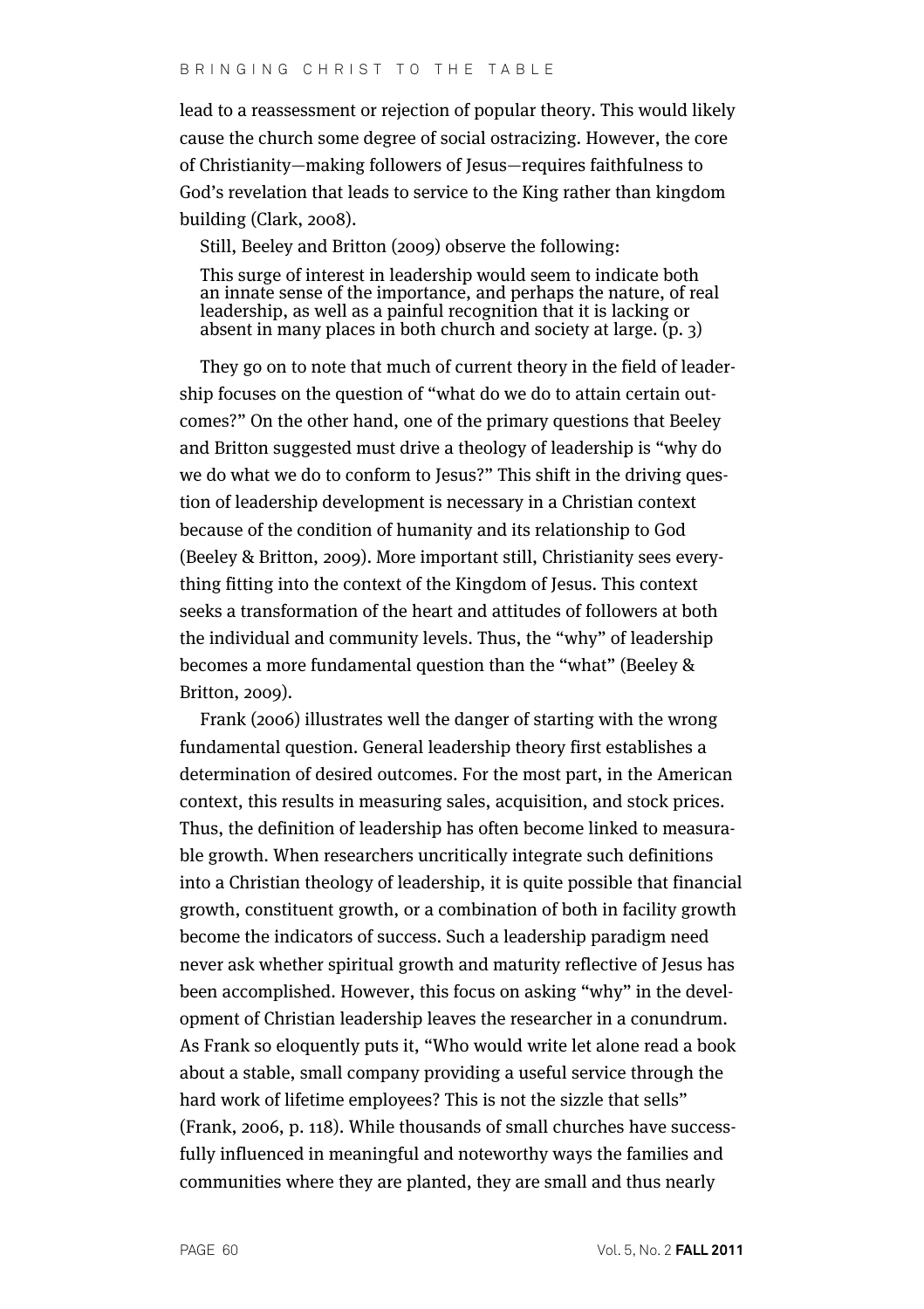invisible. In contrast, the popular Christian leadership press likes the highly "successful" pastor who started with a small group and within a few short years cultivated a church of thousands. This success preoccupation may betray its roots starting with general leadership theories rather than exegeting an image of leadership from Scripture. None of this is to suggest that large congregations developed out of general leadership theories are inherently unscriptural or that there is a special innate grace associated with small and/or declining congregations (Frank, 2006). It is important to balance the attendance numbers of smaller congregations with the still widespread, worldwide impact they have on local communities. It is important to balance the sometimes culturally-driven rather than biblically-driven leadership practices that can occur in larger congregations with the vital insights into leadership application they have provided Christian theologians.

Cohn (1993) provides an example of the type of integration that can exist between general leadership theories and Christian leadership. He refers to Michel's social leadership theory, which states that even in democratically based organizations, eventually power will rest in the hands of one or a few holders. This is neither inherently bad nor unacceptable to the rest of the organization. Michel's point is simply that organizational groups would naturally tend towards this outcome. The application, as Cohn points out, has been useful in understanding ecclesial leadership. Specifically, when the members see the church leader as an indispensable component of the church, as having significant avenues of influence, and that there are no other similarly competent individuals capable of filling in the role of the leader, then Michel's social leadership theory will become active in churches. Cohn shows that ecclesial research suggests this is a common occurrence in churches. However, Cohn provides a case study of a church in which not all of Michel's prerequisites for oligarchic leadership existed and yet the leader maintained a large degree of power and influence. Though there were peripheral factors at work to offset the oligarchic structure, Cohn identifies the strong membership requirements of the church (no effort to recruit, difficult to obtain, and freedom for dissatisfied members to leave) as a primary factor reversing Michel's theoretical structure development. Given the approach of Jesus to discipleship (including few efforts to recruit [John 7:3-9], difficult expectations of followers [Matt. 10:34-39], and freedom for dissenters to leave [John 6:60-67]), there seem to be truths here that Cohn has unearthed that dig out deeper realities than what Michel perceived apart from Scripture.

An interesting biblical example of this theme is the story of David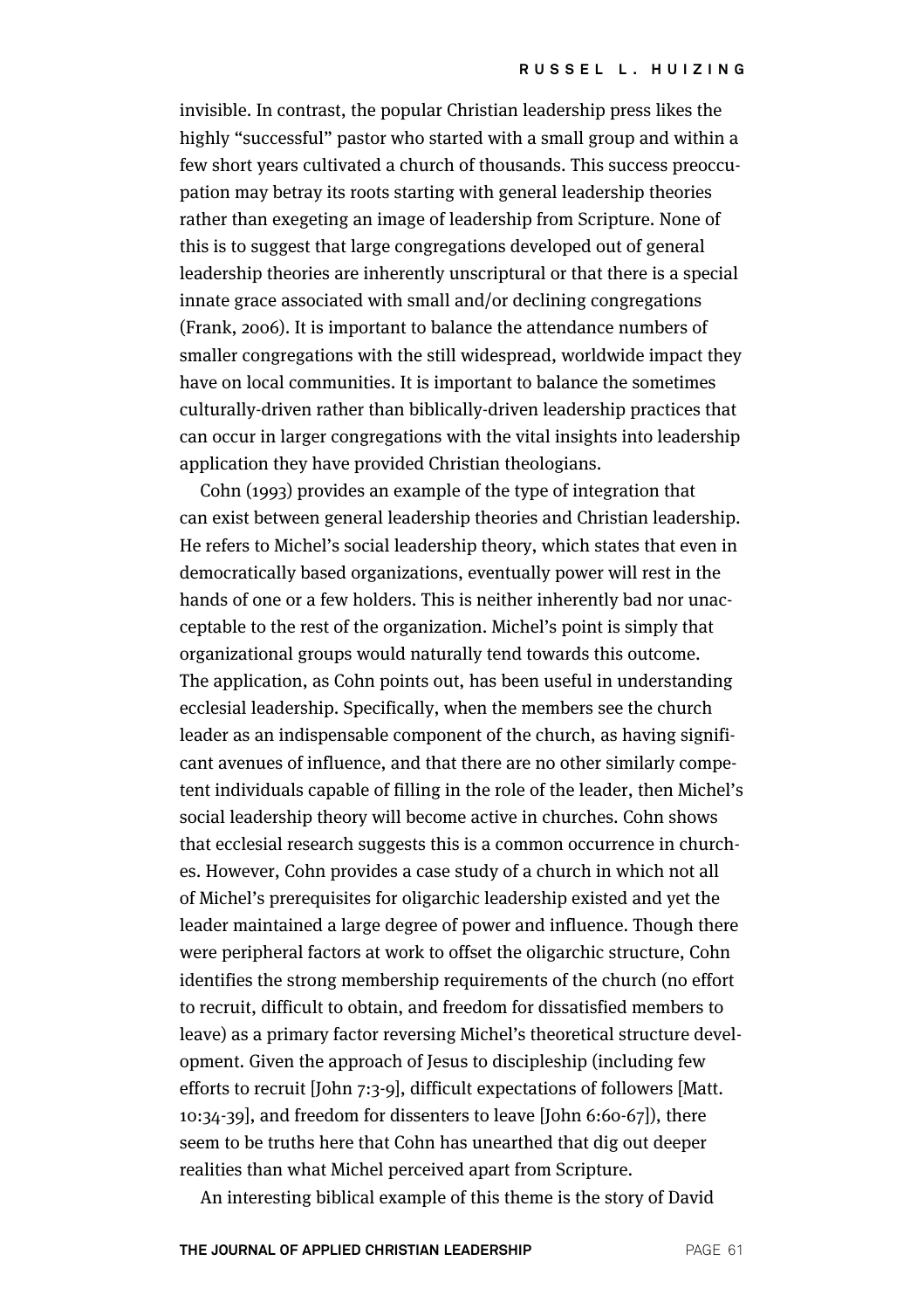### BRINGING CHRIST TO THE TABLE

numbering the people of Israel in 1 Chronicles 21:1-4. While there is much at work within this passage, there are a couple of points specifically relevant to the topic at hand. There was no sin in counting the people (Exod. 30:11-12, Num. 1:1-3). In fact, the leadership theory of the day (especially as it pertained to the political field) would probably promote the practice in order to ascertain taxes, military might, and potential servitude. There is no foolishness in the action—unless there is a sinful heart behind it, which seems to be the condition in David's case. This clearly illustrates how the "why" question becomes far more important to Christian leadership than the "what" question. Thus, in David's case, the popular leadership practice is not the best route to take, because in this circumstance his heart is pursuing it for the wrong reason.

In summary, Christian leadership authors recognize that general leadership theories have valid and often useful truths that are applicable within a Christian context. In some ways, these theories can even contribute to a theology of leadership. However, the downfall of these theories is that they are often based on material outcomes. Those outcomes and the motivations behind them differ from the spiritual commitment outcomes and motivations that are expected of followers of Jesus. Thus if faith is no longer seeking understanding, the leadership practices can no longer be considered Christian leadership (Stone & Duke, 2006). Allowing general leadership theories to be the director of the development of Christian leadership theory eventually undermines the value of Christian revelation speaking into these critical areas of organizational development and leadership. Such leaders might use approaches to leadership that cause the church to be wildly successful—in non-scriptural terms—but bereft of any indication of its association to the Kingdom of Jesus. Thus, each of the researchers in the articles strongly propose that a theology of leadership be developed that is informed by general leadership studies while uniquely drawing its theoretical development from faith.

# **What Makes a Theology of Leadership?**

If such a theology of leadership is to be developed, what elements are needed to maintain its allegiance and purity to Scripture? Beeley (2009) provides a helpful insight when he maintains that the starting point of this research must be a theology that defines leadership rather than a leadership theory that defines theology. The distinction is an important one. Without it a bifurcation may arise in which church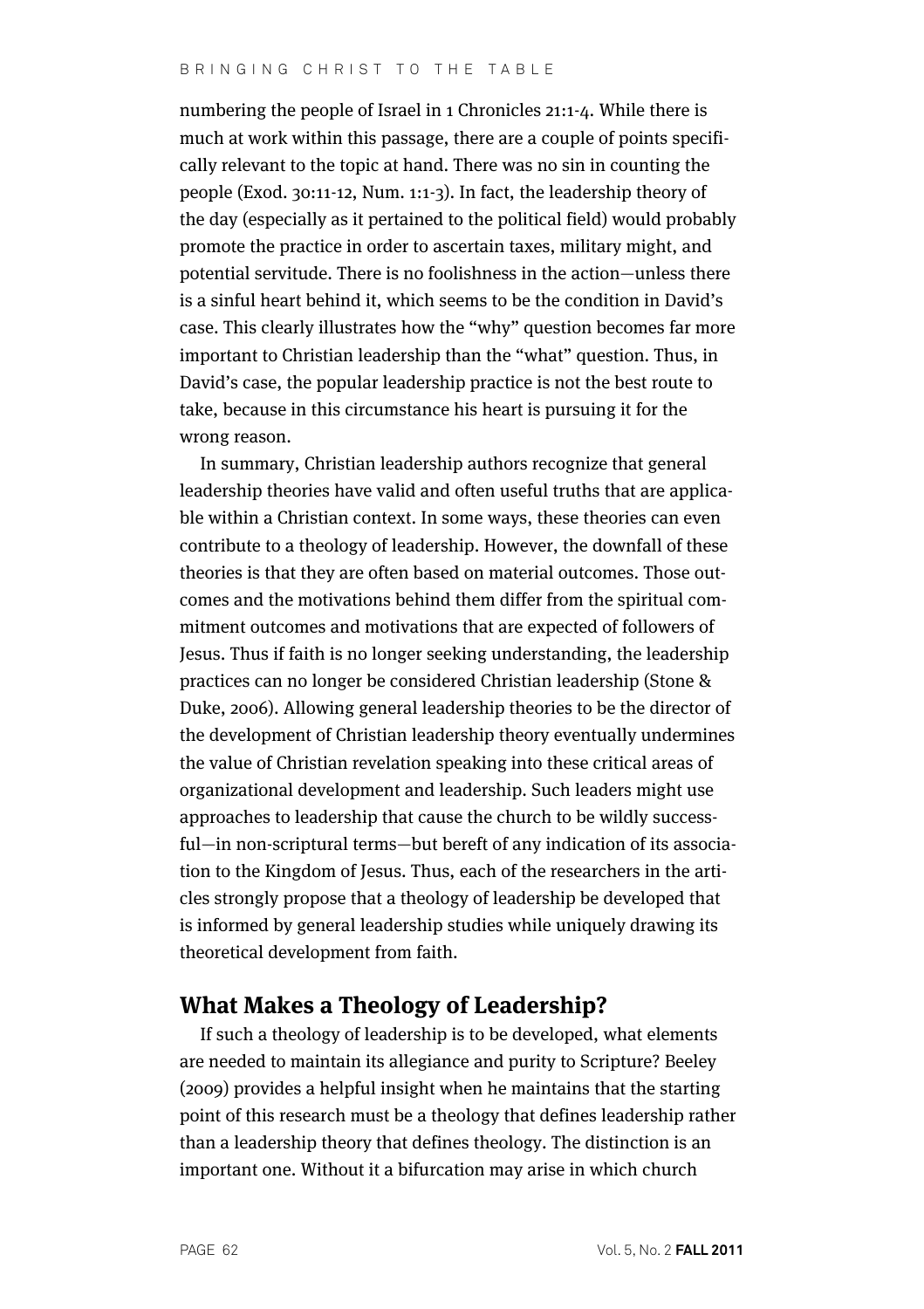budget issues are in some way "practical" matters while the characteristic of God as Provider is a theological matter. By developing a leadership theory that grows out of theology, the so-called "practical" will not be seen as somehow dichotomous to theology. Instead, Beeley argues that all practical issues will be subsumed under the theological. This is a necessary and prerequisite outcome to all those who would submit themselves to the authority of Jesus.

However, this does not necessitate the total withdrawal from general leadership study. Gortner (2009) provides a helpful list of leadership habits culled from the general leadership research that have direct influence on Christian leadership, including mental, behavioral, directional, interpersonal, emotional savvy, and fluid and creative teamwork habits (p. 121). Gortner contends that these similarities between general leadership study and the needs of Christian leadership were neither coincidental nor minimal. Rather, the general leadership material offered significant insights for the Christian leader. Similarly, leadership material offered by Christians is not inherently helpful or accurate. He uses as an example Christian leadership literature making the false dichotomy between the "then" being bad and the "now" being good (or vice versa). This simplistic thesis-antithesis approach to leadership does not take into account complexities of time, culture, tradition, and the inability to predict the future. Thus, the Christian leader developing a theology of leadership does well to be deeply informed by general leadership research. Frank (2006), concurring with Gortner's assessment, notes that today's pastor often thinks of leadership in terms of preaching, teaching, and pastoral care:

Meanwhile, the work of managing churches and church institutions races on, expanding into areas as diverse as procedures for legal incorporation of church-sponsored activities, prevention of sexual harassment and abuse, public relations, and legal liabilities in leasing church facilities to community organizations. (Frank, 2006, p. 115)

Frank goes on to provide five helpful points drawn from leadership research to assist in integrating general leadership studies into a theology of leadership:

First, the Christian leader must identify the contemporary critical issues of leadership facing the church.

Second, the Christian leader seeks to integrate those issues into an established framework of biblical perspective that is informed by general leadership theory.

Third, given the church's long history of leadership, the Christian leader should seek to understand how the current issues fit within the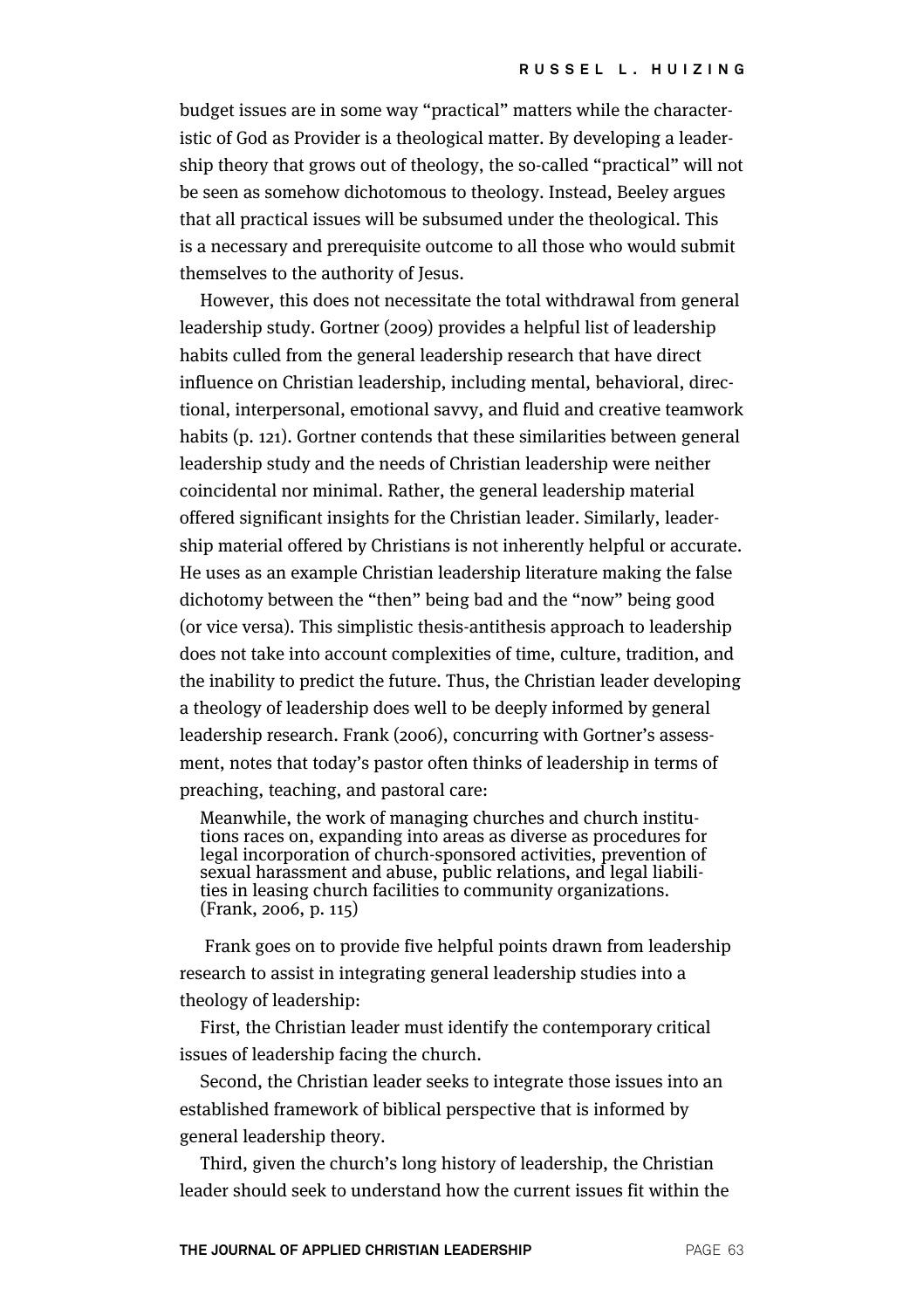larger tapestry of the church's history and how past leaders have dealt with similar issues.

Fourth, building on the previous point, there is great wisdom in attempting to understand how other perspectives within the contemporary Christian church are dealing with similar issues.

Finally, the Christian leader ought to understand the impact for leadership development not only on the local, individual church and its parishioners, but also its impact on the universal church and the unbelieving world.

Still, most general leadership theories presume some degree of autocratic or democratic environment (Shaw, 2006). Conversely, Christian leaders, according to Shaw, work in an environment under the rule of God. Those outside of a scriptural environment often misinterpret this rule of God as the church's attempt to recapture its political power and enforce its moralism on unwilling participants. However, a scriptural understanding of the rule of God looks nothing like this picture. Instead, God as Lord follows a Romans 13:1-2 model, where the church recognizes the appropriate authority vested into governments of this world (and, naturally, other authority structures) while at the same time recognizing the greater authority of God in matters of sovereignty (Shaw, 2006). This emphasis on the rule of God within Christian leadership will necessarily be rooted in the recognition of the deity of Jesus (Koenig, 1993). This viewpoint is a natural outworking of the follower taking on the role of servant to Jesus the King (Mark 9:35). The deity of Jesus and the follower's relationship to Jesus requires a position of servanthood. However, the requirement of a Christ-centric, God-governed leadership returns to the final command of Jesus—make followers of Jesus who are taught to live as He lived. Since Jesus Himself came not to be served, but to serve (Mark 10:45), it is the same for His followers. It is perhaps here that a clear distinction can be made between general leadership theories and a theological leadership. In Greenleaf's (1977) proposal of leadership, his book's subtitle defines its intended outcome—legitimate power and greatness. Though Jesus is certainly imbued with both power and greatness—as are also, by extension, all those who are in Jesus—it is not for the purpose of power and greatness that He came. Thus, any leadership theory that has as its outcome power and greatness is necessarily going to be at odds with the purposes of Jesus (Koenig, 1993). This christological, God-governing element becomes foundational to all the other elements that are identified in the literature.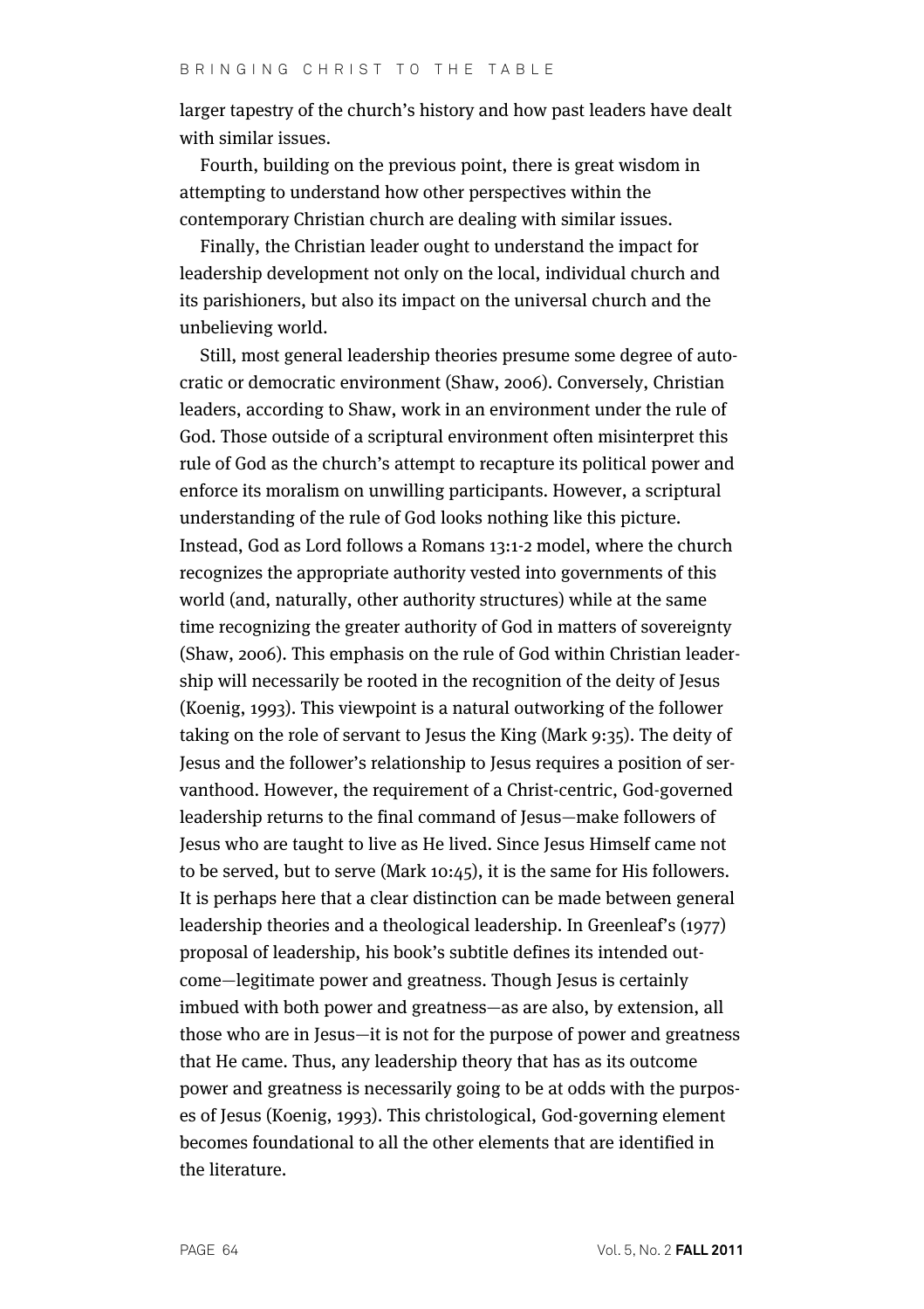Interestingly, identifying other elements of a theology of leadership is not as simple as listing the characteristics of primary biblical leaders. Though these representations of biblical leadership are a starting point, Bartz (2009) makes the insightful point that at face value, the only characteristic to link all the biblical leaders to one another is that they are included in Scripture. Such is the variety of biblical examples of leadership. However, Bartz goes on to note that a deeper study of the lives of biblical leaders unearths an important element to biblical leadership. All of the biblical leaders engaged their particular context according to the gifting that God had provided them and based on a partnership with what God was accomplishing (Bartz, 2009). In other words, although some traits may have assisted certain leaders in particular contexts, the leaders of Scripture seem rather content to be "themselves" and to make themselves available for God to work through them to accomplish His will.

Thus, any theological approach to leadership that seeks to identify or build upon a specific list of traits will probably fall short, not because of a wrong combination of traits, but an insufficient listing of traits. Any such trait listing would combine traits from different leaders in various situations and such a combined list would simply be impossible for any one person to obtain. What is often striking in Scripture is that God is quite willing to work with the traits available within imperfect individuals (Bartz, 2009).

Underlying this work of God is a fulfillment of His mission and a display of His power (Strawbridge, 2009). Mission is the purpose of God and His mission is the salvation of people. Salvation is planned by God, secured by Christ, and mediated through the Holy Spirit. It is communicated through revelation, obtained through faith in Jesus, and presented to the world by the church. Thus, the church's central role and driving force is the completion of the Great Commission. However, a "driving force" suggests power, and some might rightly question what power will drive this force.

It is here that Strawbridge connects a biblical idea of power to a theology of leadership. She categorizes general leadership theories as presupposing influence primarily for the presumption of personal glory or goals. Such is not the power that the follower of Jesus pursues. Instead, the power of God is available to anyone who is fulfilling the mission of God. This is a necessary foundational element of a theology of leadership because it refocuses the locus of power from the individual leader to God. The leader becomes a jar of clay (2 Cor. 4:7). This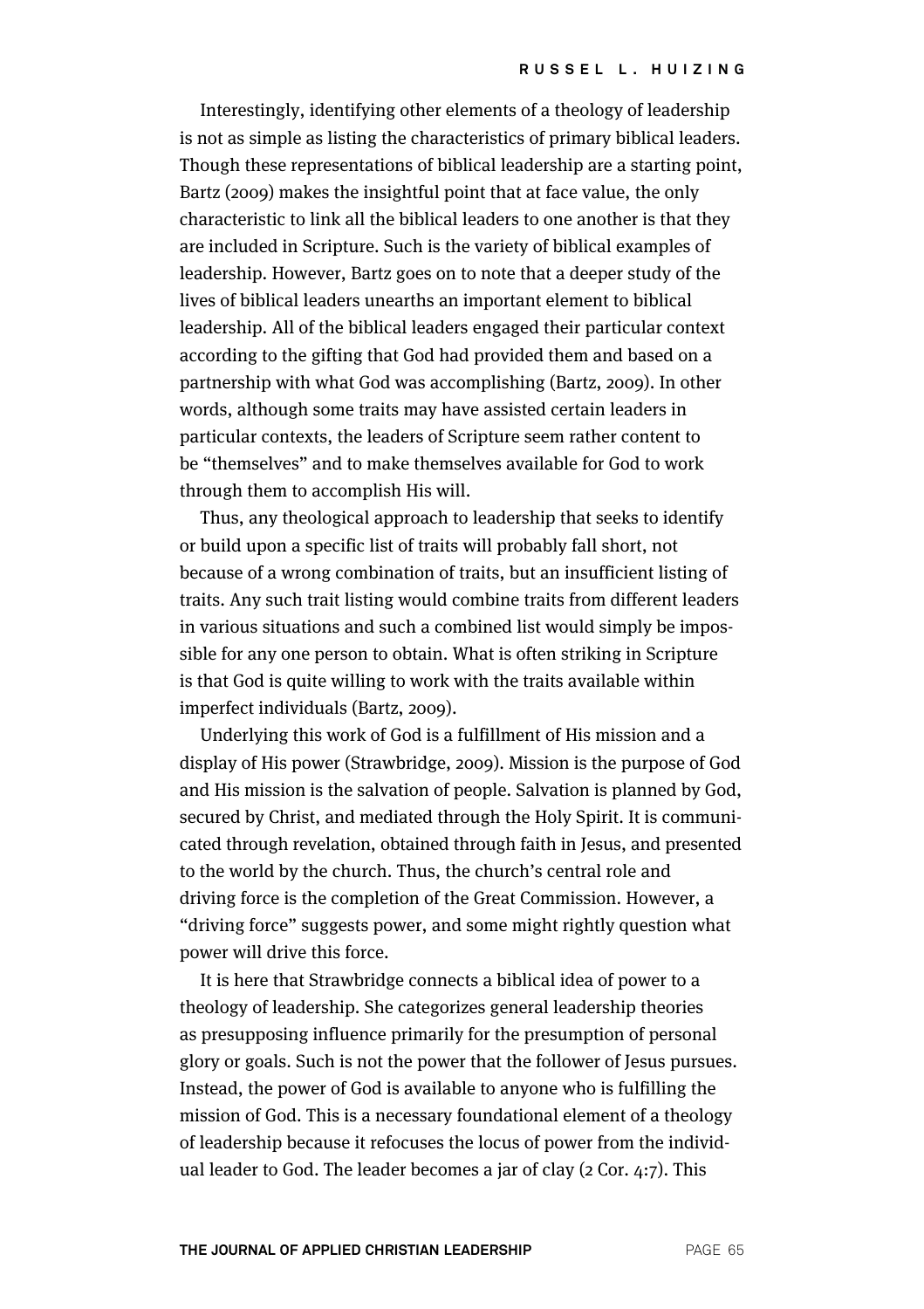refocus avoids the pursuit of self-aggrandizement since the purpose of God's power is to bring salvation through His Son, not the Christian leader saving people through his or her own power. Strawbridge (2009) sums up her position well:

Mission does not happen until the leader knows what it means to embody Christ and is already on the path of faith to which others are invited and are empowered to join. This leadership is grounded in the life, death, and resurrection of Christ to such a depth that others are moved to embrace and embody the gospel in their own lives. A theology of leadership is not complex. It is comprehensive, but in the end, based upon the mission of the gospel and the power of God, leadership is rather simple.  $(p, 74)$ 

However, Strawbridge's simple leadership does not exclude uncertainty. Rather, as Britton (2009) suggests, an integral part of a theology of leadership includes the leader being able to ask questions. Britton uses the example of a parish that was going to remodel its building. To begin, the rector asked a critical question that provided a unique element of leadership: "What are we trying to say with the new building?" Such a question redirects discussions from logistics and budgets to more fundamental questions of purpose. In many ways, this is the practical outworking of the other elements already identified, assisting the parish to redirect its attention to the centrality of Christ and His mission and power. Britton sees this element of a theology of leadership inherent in the questions that permeated much of Jesus' ministry: "Who do you say that I am?" (Matt. 16:15, New Revised Standard Version); "My God, my God, why have you forsaken me?" (Matt. 27:46); "Do you love me more than these?" (John 21:15).

In fact, Britton (2009) points out that the believer is always one step short of certainty and therefore a degree of uncertainty must always be an element of a theology of leadership. Britton is quick to add that such uncertainty does not necessitate the eradication of all creedal and doctrinal truths. Rather, the orthodox understanding of the Christian faith provides the starting point of questions. In other words, the truth of the creeds provides more questions than answers, especially when applied to specific contextual phenomenon. Yet, for the Christian leader, all answers that are obtained must then be brought back to the orthodoxy to confirm its alignment with the truth of God's revelation that has been passed on to us. Thus, reflection and discovery become core elements of Christian leadership. However, this reflection and discovery are different from that of general leadership in that the leader seeks to further reveal and reflect the glory of God rather than the glory of the individual or organization.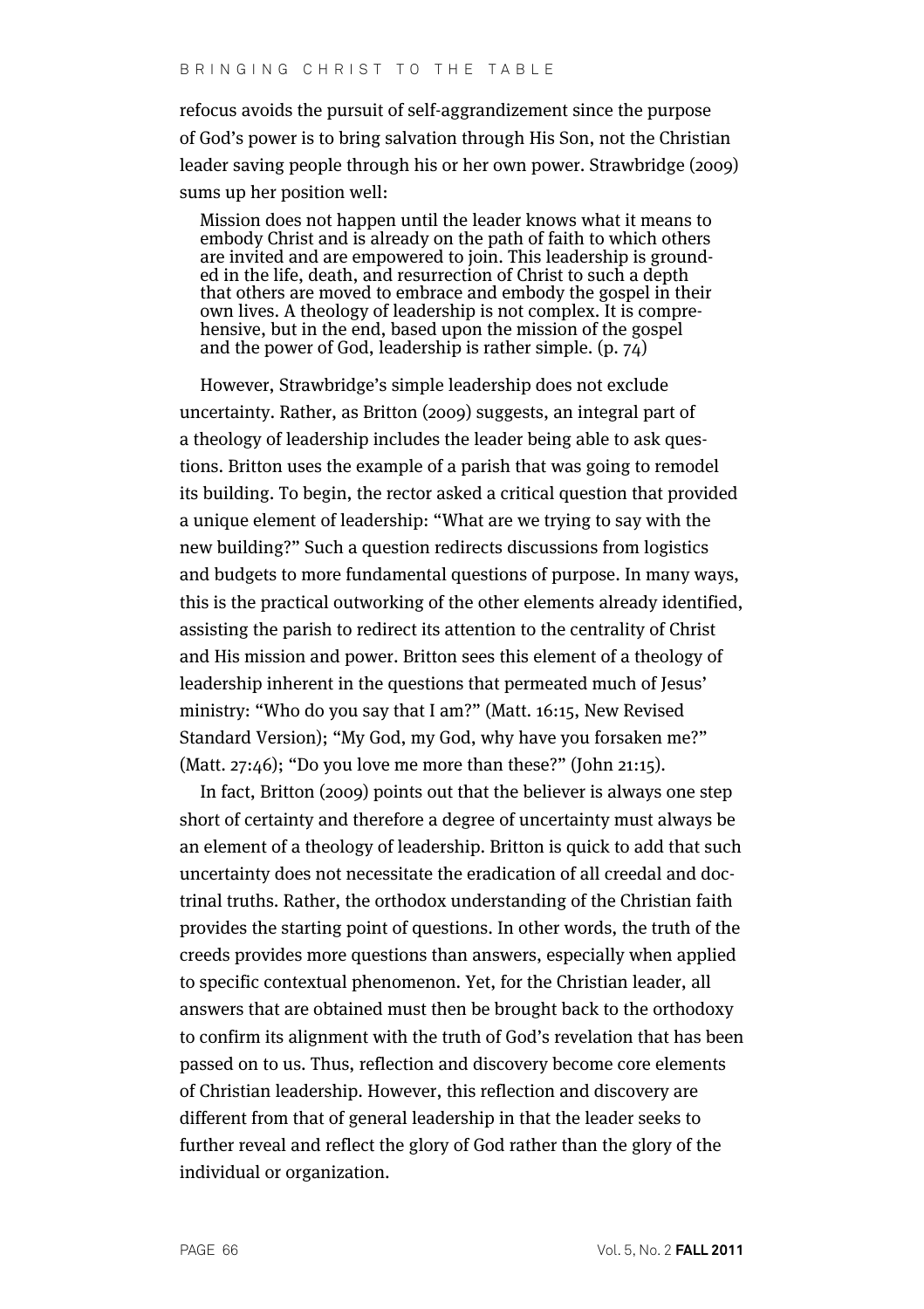It is here that Christian leadership most diverges from general leadership and adds an element unheard of in general leadership studies. As Jones (2009) points out, in reality the church is not headed up by a local leader or even an oligarchy of leaders but a community of leaders who are followers of the head of the church, Jesus. Peter clearly communicated this reality in speaking of the reigning priesthood of all believers (1 Pet. 2:9). The leadership within a Christian context is one defined by the church's mission (which encompasses the declaration and practice of the gospel) and thus extends a participatory role to all within the church family, including the contexts in which followers find themselves outside the church. An element of Christian leadership must include the opportunity for anyone within its community to lead in proclaiming the Gospel.

The obvious contradiction that arises out of this approach is that if everyone is a leader, then no one is leading. However, this rebuttal does not take into consideration the unique structure of the church. Undoubtedly, the preacher or priest may hold a uniquely public ministry of leadership. Parishioners may even look to the preacher for visionary and wise direction. However, in like manner, the pastor and priest must look to those within the church family to lead in ways that God has uniquely created them to accomplish the mission of the church (Jones, 2009). This necessarily redirects this leadership to contexts and influences outside the church. While the church spends a significant amount of energy trying to get the world inside the church one day a week, it must be remembered that the church is already in the world for the other six days of the week. Leadership occurs in both contexts, albeit by different people and in different ways. Thus, the local church in a fully revealed state is one in which all its members are pursuing the advancement of the mission of the church and are taking unique leadership roles in doing so. In practice, this means a move away from institutionalism and a deeper partnership between servant leaders and laypeople in which they work together to accomplish the mission of God within the sphere of influence where God has placed them (Maddix, 2009).

Clark (2008) provides a helpful summary of these elements necessary to develop a theology of leadership: (a) a promotion of faithful discipleship; (b) a correlation between theology and general leadership studies; (c) placing theology within a context; and (d) a constant reflection and development of theology (pp. 15-20). These are best illustrated in Acts 6 with the choosing of the seven deacons. The decision of the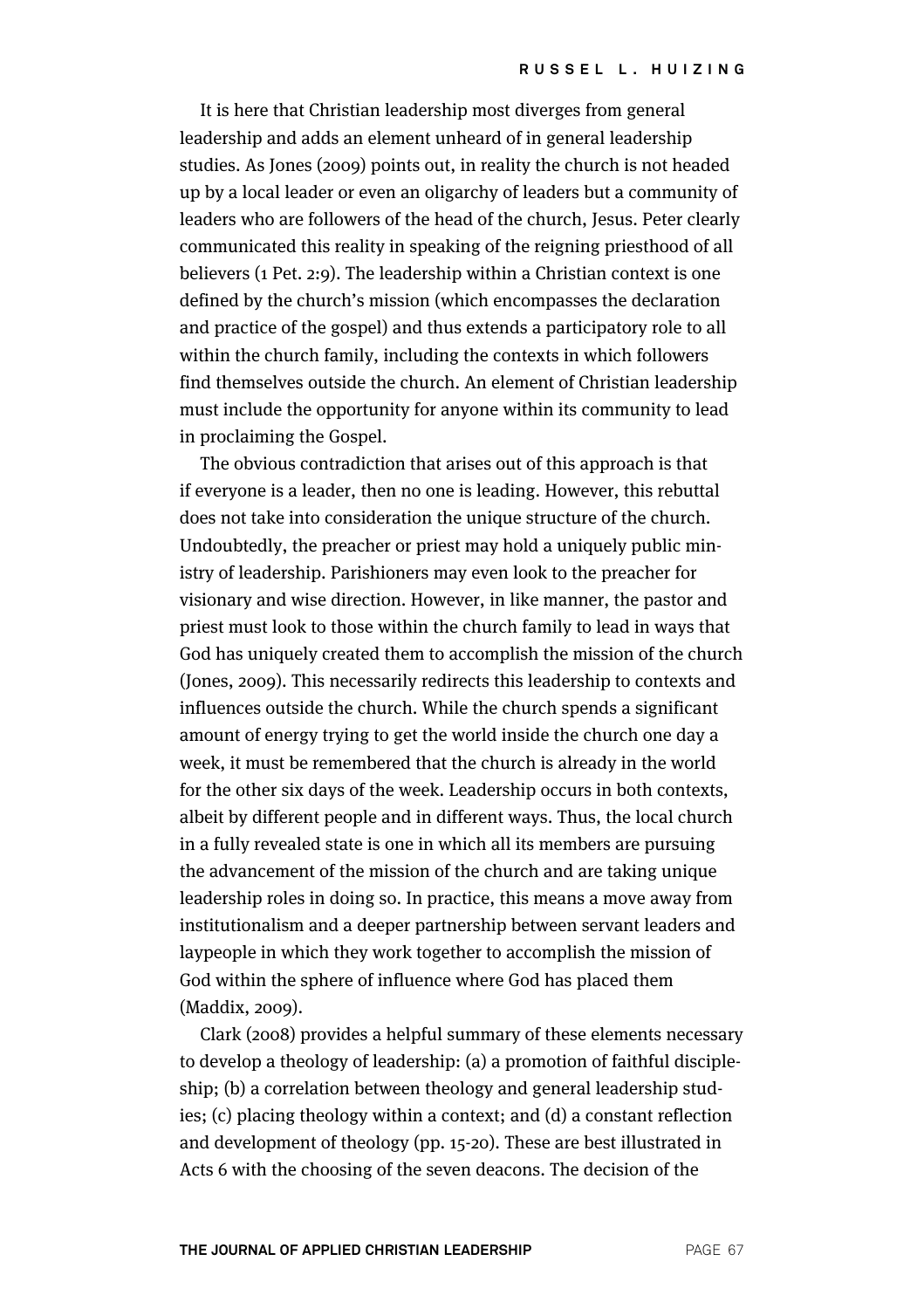twelve Apostles promoted the care and unity of believers that reflected Jesus and thus promoted discipleship. The Apostles do not give any indication of how to serve tables, apparently believing that whatever general leadership principles the deacons had would inform the situation. Theology of the church, leadership, and social action are all in play during this decision. Finally, it is a development of theology, and specifically ecclesiology, in a new context in which biblical principles needed to be applied.

The literature, then, sees the primary elements of a theology of leadership as a God-governed, Christ-centric, Scripture-based use of the gifts with which God has empowered all believers in order to accomplish His mission in and for the world. A theology of leadership that lacks these nuances will be incomplete in assisting believers in understanding the practical leadership implications of their faith.

# **The Effect of Context**

Despite these relatively fixed elements within the development of a theology of leadership, there is one element that is in a constant flux context. Context is critical to the development of a theology of leadership because it shapes the way a leader interprets both Scripture and the application of its truth to the situation at hand (Clark, 2008). The Christian leader is always involved in hermeneutics—interpreting the current time, culture, community, and story. Additionally, the Christian leader is interpreting other parts of Christian history through contemporary eyes. However, Clark argues, if the Christian leader is to be effective in learning from the history of Christianity, it is necessary to remove, as much as possible, contemporary biases. Leaders must interpret church history within its constantly fluctuating context without losing the other elements noted earlier.

General leadership theories about culture also assist in understanding how context influences leadership styles. Some cultures lean more toward individualism, others more toward communalism; some accept high power distance as normal, others insist on lower power difference between leaders and led (Dean, 2009). These studies have shown that leadership is a complex configuration of cultural and contextual influences. In different settings, radically different leadership styles may be not only effective but also necessary. However, simply because a leadership style is pragmatic within a particular context does not mean that it is wholly biblical (Dean, 2009). It is here that the Christian must discern between that which is truth relative to God's revelation and that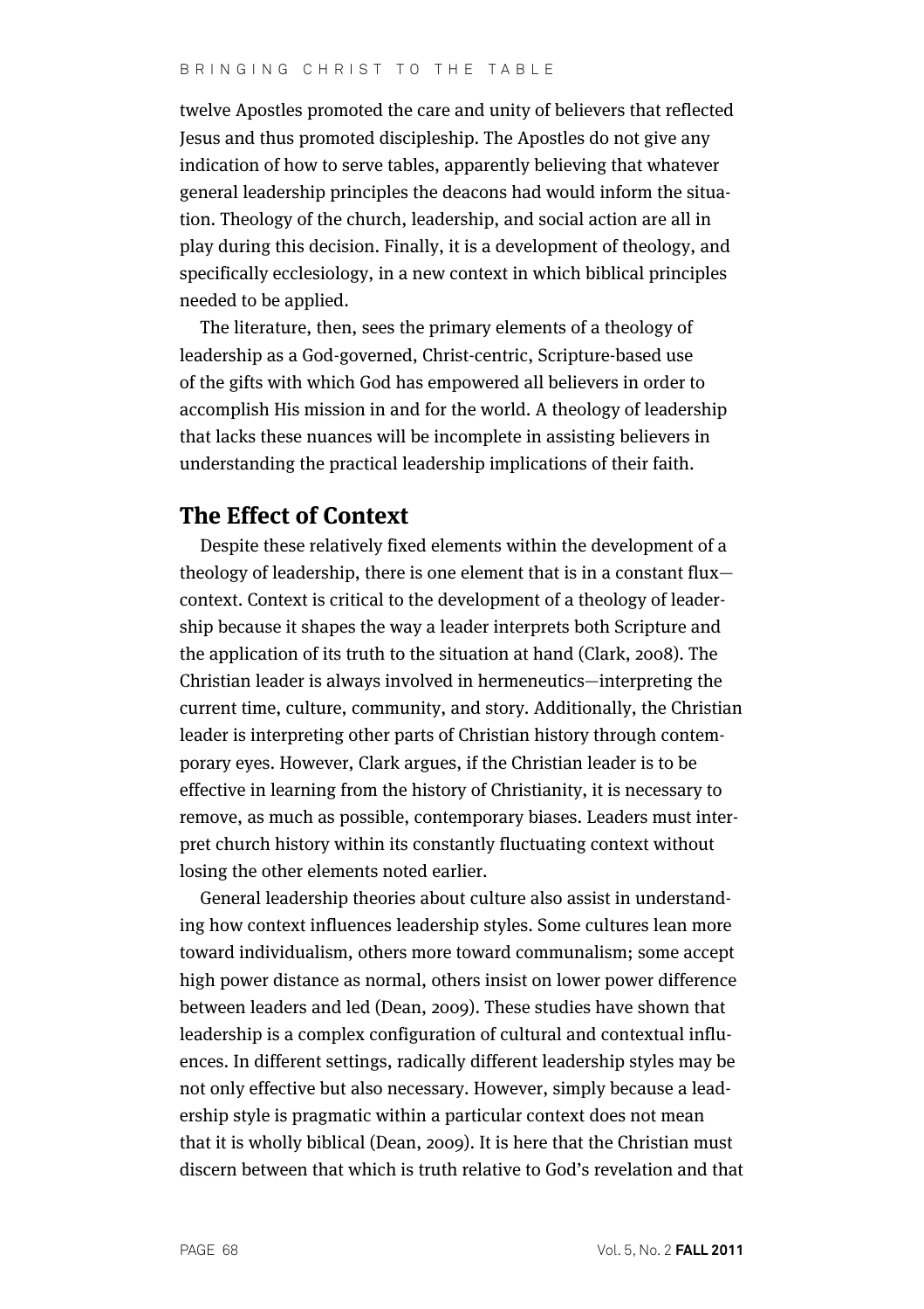which pulls the leader away from the basic elemental components of Christian leadership.

Fransen (1985) notes that the contextualization of leadership cannot be underestimated. Contextualized leadership respects the culture, understands the language, inherently communicates a transition away from the curse of Babel, promotes the gifting of individuals by the Holy Spirit, seeks to rectify past biases, racism, and ethnocentrism, celebrates diversity within the body of Christ, offers deeper perception of the nature of God, and pursues a completion of the Great Commission.

What this means is that there can never be a fixed equation or model of Christian leadership that is useful in all times and places (Beeley & Britton, 2009). In fact, the very significance of Christian leadership is that it contains enough truth to make it relevant in any context and yet enough flexibility to use the inherent truths to build upon any context. Christian leaders expect this because their leadership is "rooted in the eternal love and mercy of God" (p. 8). In fact, one could easily make the argument that for the Christian the meta-context of leadership is not the particular time and culture but instead is God's revelation of Himself through Christ and Scripture (Eguizabal, 2009). Rather than asking, "How do we integrate this context into a theology of leadership?" the question becomes, "How can this context be transformed to the likeness of Christ in a biblical manner?" Perhaps this is why Paul's concern over sexual immorality is less a leadership concern and more a christological concern (1 Cor. 6:15). Committing to building a community of leaders who are scripturally devoted to faith in and obedience to God in a Christ-like manner will bridge Christian leadership across times, cultures, and communities (Eguizabel, 2009).

Still, this is not a simple process precisely because Scripture is not written or designed to be a leadership textbook. Rather than being able to draw direct conclusions about leadership from Scripture, the interpreter must recognize that what we know of leadership from Scripture is more like light that shines through a prism and is refracted (Aitken, 2009). Understanding how to lead in a contemporary context will require a full understanding of Scripture's statements on leadership to keep particular communities or passages within Scripture from driving the meta-narrative. This principle goes to the very heart of hermeneutics because not only must the different leadership perspectives be collected but they must also be interpreted within the specific context of the author and book (Aitken, 2009).

Additionally, when interpreting Scripture within the leadership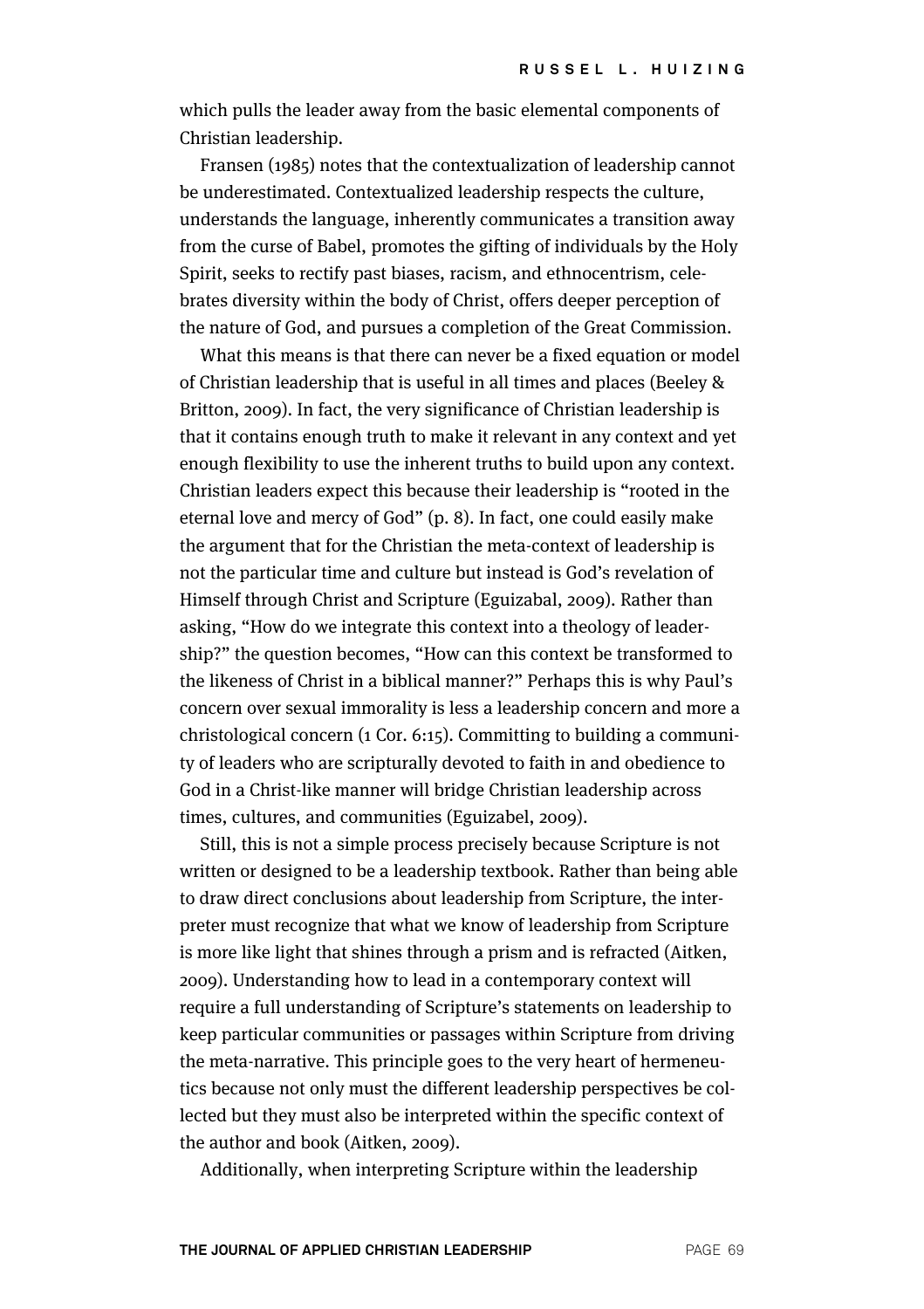context, one must also recognize the inherent leadership qualities of the writings themselves (Aitken, 2009). The authors wrote the texts, in most cases, with a specific community and purpose in mind. For instance, when Paul wrote the Letter to the Galatians, his message was very specific in order to influence the Galatians to respond in a particular way. Thus, even though he was not with them, the text served as a form of leadership that provided concrete instruction based on the eternal truth of the Gospel.

This naturally leads to a flexibility that is rooted in Scripture. Thus, in a contemporary context, when Root (1985) attempts to differentiate church leadership from laity he noted both calling and activity. Note, however, that the distinctions remain flexible enough to be established across diverse cultures. Also, the distinctions allow for a difference from lay leadership yet does not diminish or excuse the calling and role of lay leadership. For instance, if an individual is called by God to a pastoral role such as associate pastor, that calling is unique from the calling of his or her parishioners. The activities and skills of the position, which might include Sunday school teaching, oversight of the seniors ministry, or visitation, are also unique to the pastoral role. Parishioners of this pastor are not likely to have this same calling or activity. However, this does not excuse the parishioners from their own particular calling in other spheres of influence—such as business, government, or academia—and the unique activities that would define leadership within those callings. Nor does the diversity of the leadership activities in different cultural contexts change the importance of understanding how faith is acted out in that leadership. This type of flexibility with specificity is what must constantly be balanced in the development of a theology of leadership.

In summary, it is important in developing a theology of leadership not to ignore the significant role and influence of context. Allowing Scripture to define the context within which the community interprets its circumstances places the weight of leadership development in the revelation of God and recognizes His empowerment and guidance. However, it is also necessary to recognize that any particular leadership context is likely to develop, evolve, and change, especially when attempting to apply it to other contexts. The literature does not intend to create a simplistic relativism of leadership. In fact, it is leadership practice anchored in Scripture that prevents relativism. Thus, the development of a theology of leadership must constantly balance the biblical narrative and the contextual application.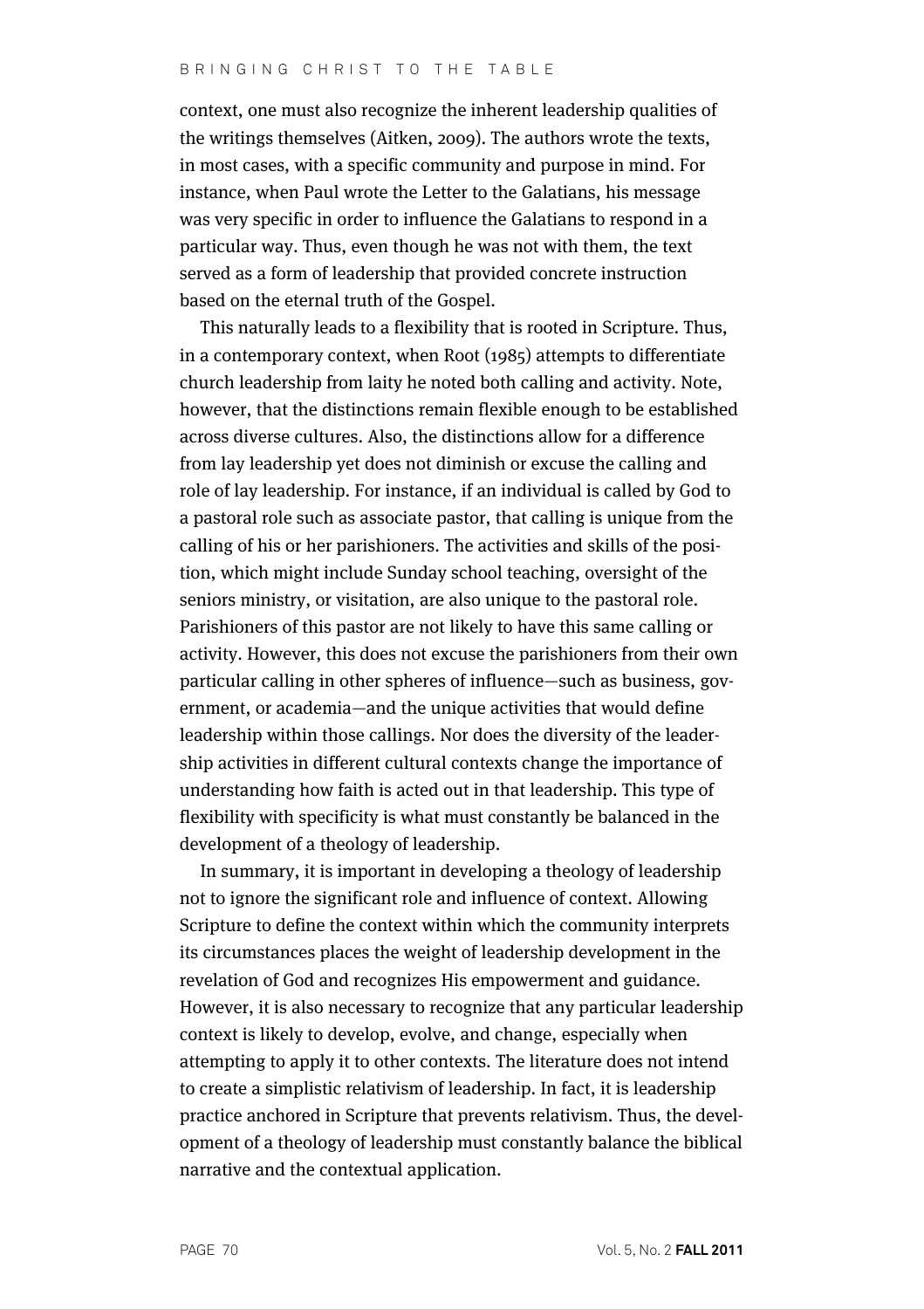## **Leadership and the Church**

But this all leaves the developer of a theology of leadership with one important question: What impact will this theology have on ecclesiology, the theological study of the church? Alternatively, what effect does ecclesiology have on a theology of leadership? It is the perennial question of the chicken or the egg. To answer these questions, Beeley and Britton (2009) take a more traditional route, insisting that defining the characteristics of the church is a prerequisite to understanding the authority and practice of its leaders. Kim (2007) essentially agrees with this stance and advances a hermeneutical-practice model of leadership theology development. Kim suggests that the desire is first to understand God's will through His revelation and then proceed with practicing what God has revealed. On the other end of the spectrum is Collins (2002), who uses the development of the Quakers as an example of orthopraxy taking precedent over orthodoxy. Clark (2008) also follows a doing-first approach, though he uses a cyclical model: practiceinforming-theology-informing-practice. Similar to the approach of the Quakers in identifying practice as the starting point, both Clark and Collins suggest that as we act in faith we will learn God's will.

Of course, as already noted, context becomes important. The context of Beeley and Britton's (2009) approach is in the modern 20th- and 21st-century American milieu of obsession with leadership definition and systematization. Within such a context, and granting the wide opportunities for general leadership research to unbiblically influence Christian leadership, it is not a surprise to see Beeley and Britton taking the approach that ecclesiology must drive leadership theology. However, in the very different context of the late 15th and early 16th centuries, where a heavy-handed state church attempted to impose its theological aims with some degree of hypocrisy, it is not a surprise to see the Quakers that Collins studied place a greater emphasis on the practice of leadership and allowing it to influence its development of ecclesiology.

Both of these approaches, viewed from a distance, probably seem like two ends of a spectrum. The outcome of Dunn's (2004) research on Cyprian of Carthage recommends a middle ground in the question of whether leadership drives ecclesiology or vice versa. "Heresy is to orthodoxy what schism is to orthopraxy…. What one believes and how one acts are intricately interwoven" (Dunn, 2004, p. 551). Perhaps an even more helpful approach is that taken by the German theologian Friedrich Schleiermacher. His approach to theology was such that, by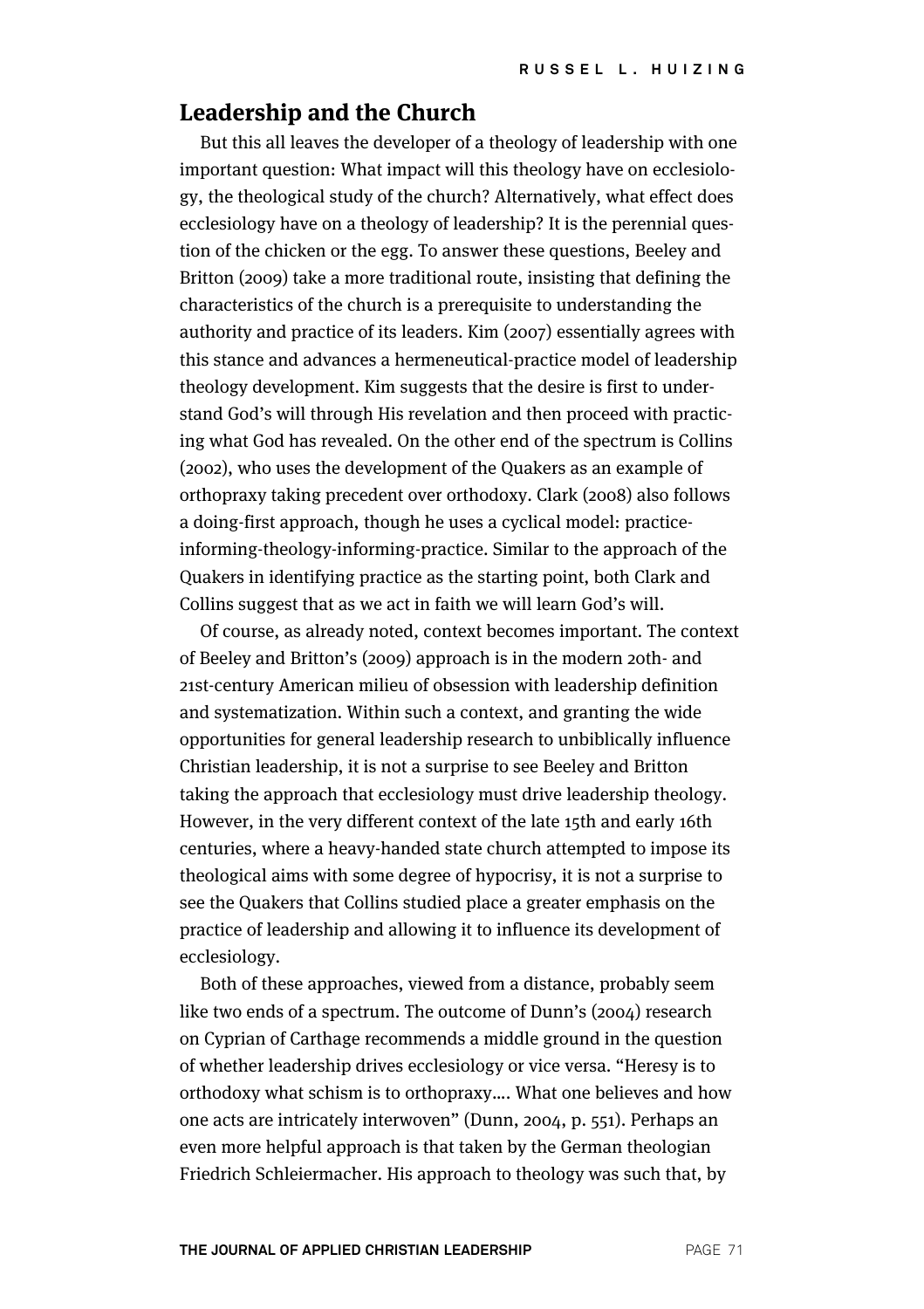#### BRINGING CHRIST TO THE TABLE

its very definition, theology was practice-oriented (Gräb, 2005). According to Gräb, Schleiermacher taught that theology's content is to be shown in the practice of life, which Schleiermacher termed "religion." Thus, religion was a reflection of theology but theology was incomplete without religion. In this sense, a non-traditional study relevant to the church, such as leadership, was not a subset of a subset of theology but was in fact its own set of theology. Thus, in a similar manner to Cyprian, Schleiermacher was able to bridge between the philosophy of theology and the practice of leadership.

What all this suggests is that in different contexts different approaches to the integration of the practice of leadership and the theology of ecclesiology are going to be used, but they can and should never be separated. An ecclesiology that causes devolution of leadership does not reflect Christ, but neither does a Christian leadership that morphs the church into anything other than the bride of Christ. For a practical example of this being pastorally applied in real circumstances, one can turn to Swart's (2008) research. Discussing the role in leading social change in Africa that goes beyond liberation theology, Swart (2008) provides an excellent model of questions to ask to make sure that theology and practice are both balanced (1 and 2 can be switched depending on contextual emphases):

- 1. "What can the church do?" seeks to understand praxis.
- 2. "What should the church do?" focuses on the theological foundation and motivation for involvement in the societal changes.
- 3. "What have non-ecclesial studies contributed to this situation?" assists in shaping both the possibilities of praxis (What seems to have worked in the past?) as well as theology (Did they work because of pragmatism or because they were a part of God's truth reflected in creation?).
- 4. "Will the answers from 1-3 work practically within this context?" clarifies contextual fit.
- 5. "How can we promote this ideological/paradigm change?" is a natural outgrowth of the preceding steps.

Ecclesial involvement with the reduction and eradication of poverty and exclusion within the African context was pursued, given the theological and praxis parameters that had been established, allowing the church to be a leader in these areas. Swart's (2008) material is strongly recommended for more specific details.

Thus, the dichotomy between philosophy and practice, or ecclesiology and leadership, really ought not to exist. Though certain contexts will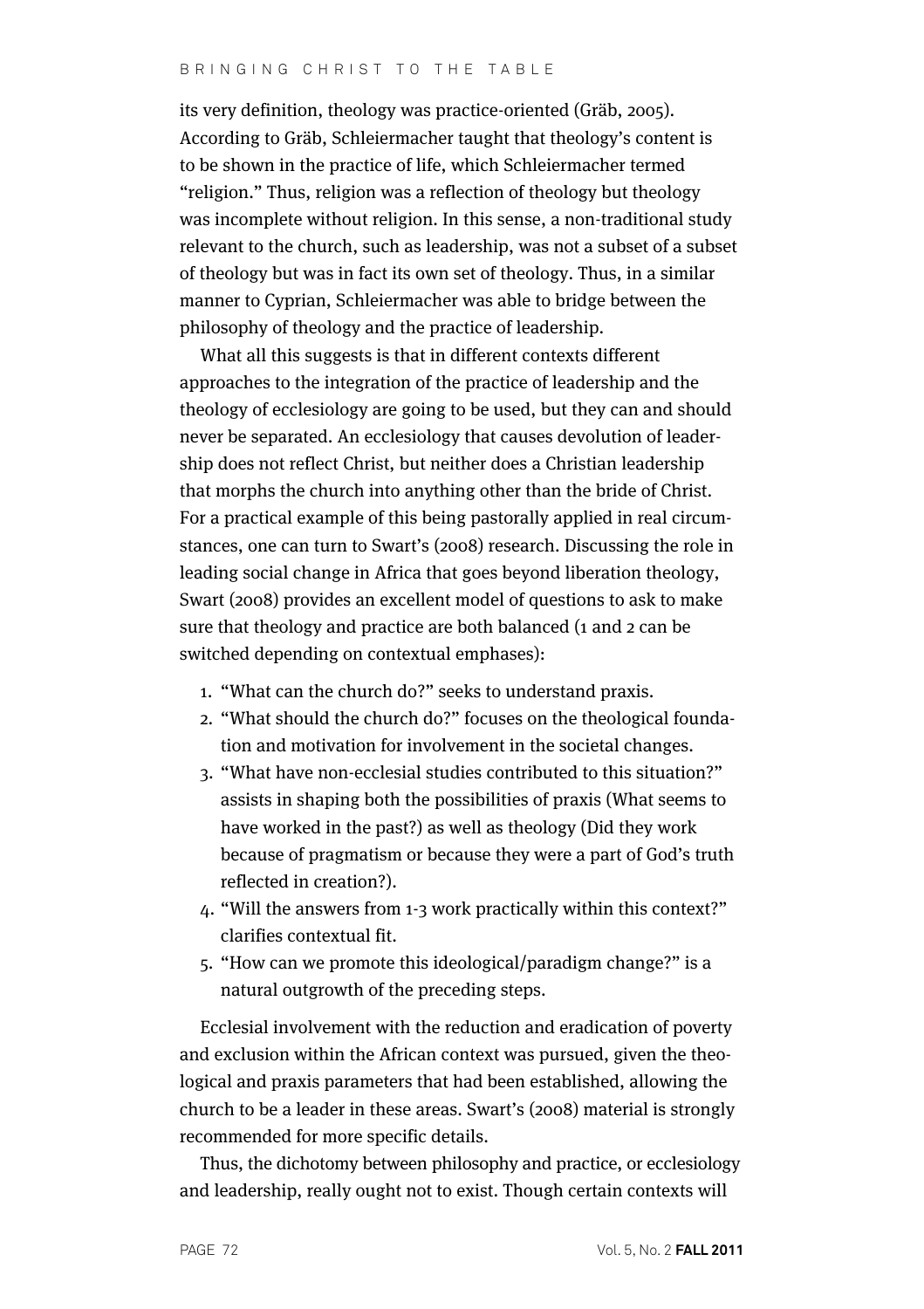require an emphasis on one or the other, ultimately both sides must be fully reflected upon in order to understand both the motivations and outcomes associated with the church and leadership.

## **Conclusion**

What becomes clear at this point is that Christians cannot simply rely upon general leadership theory to guide them to an expression of leadership that is Christ-like. Rather, there must be an understanding of how their faith is to be expressed under the governance of God, with Christ as its focus, and given the revelation of the Holy Spirit through Scripture. Their concern is the extension of the mission and power of God into every context of life, including leadership. The Christian's leadership activity then places Christ on display, through His church, irrespective of whether the leadership occurs within the ecclesial sphere or not.

Ironically, this is where the term "theology" has a way of sneaking into the conversation. For the Christian, what is desired is not simply a leadership theory or theories that have been deemed sacred. Rather, leadership is to be an expression of faith within the political, academic, corporate, media, artistic, familial, and ecclesial spheres of influence within every culture. The overarching question, then, is "How do we understand faith to be expressed in these leadership contexts?" If Stone and Duke's (2006) definition of theology as "faith seeking understanding" (p. 7) is accepted, then the question can be put even more simply: "What is our theology of leadership?" The answer to that question will necessarily include the leadership examples from Adam's dominion in the garden (Gen. 1:26) to the reigning of the saints in eternity (Rev. 22:5). Additionally, Christians are able to draw from the history of the church and its leaders. Combined, these are a treasure trove of leadership case studies!

In a world where it is necessary for Christians to exhibit greater and greater interpersonal, organizational, and societal leadership, this is a pursuit that cannot be relegated to a future generation or the back pages of systematic theology after the "important theological material" is well expressed. As deeply as Christians have attempted to understand the nature and ministry of Jesus, they must also understand what impact His death, resurrection, and ascension have upon every vocation of life, including leadership. Such a theology of leadership would at times be counterintuitive. However, its strength would lie in its long and diverse historical support. Any such development of a theology of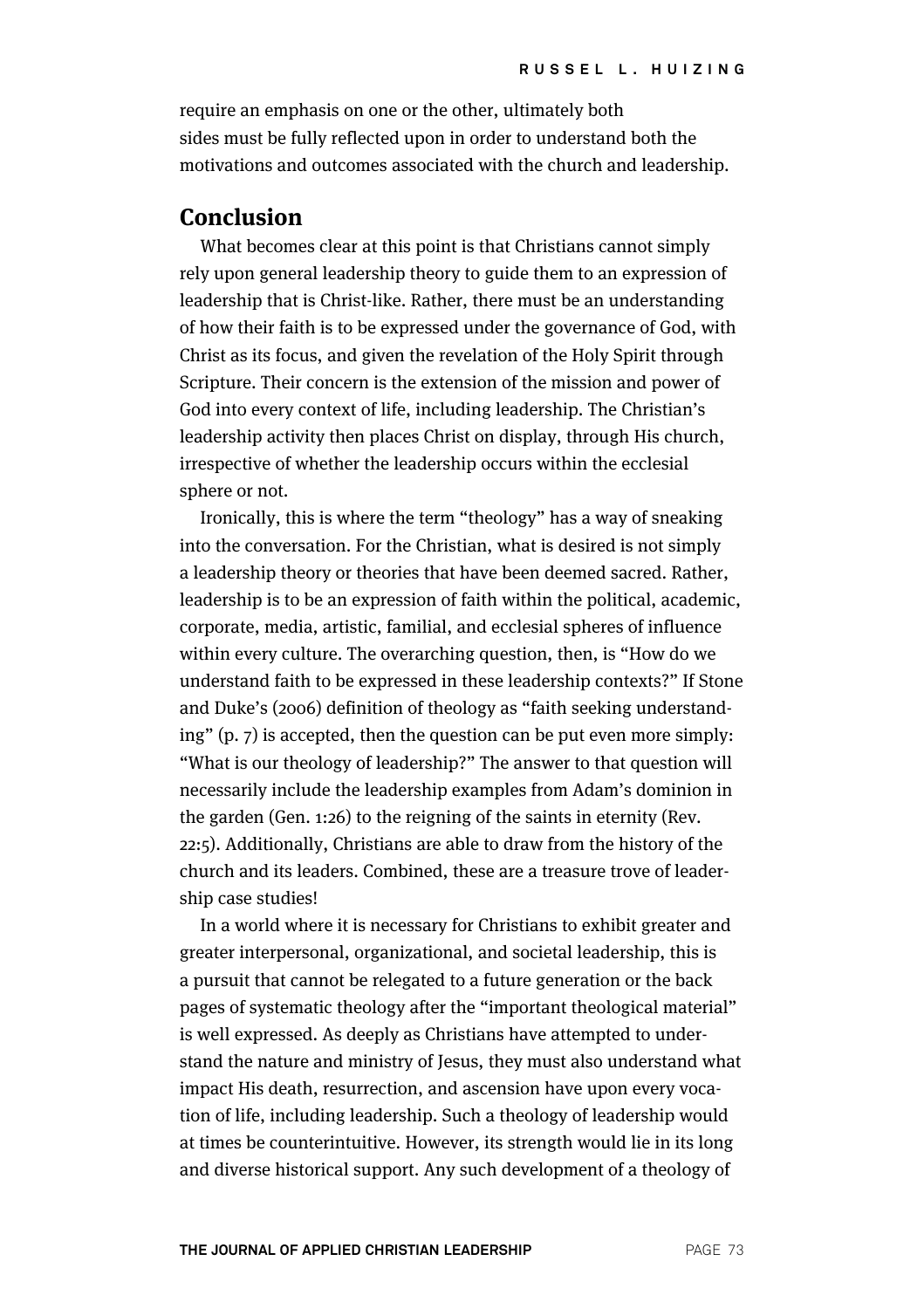leadership will not only contribute to general leadership theory and benefit the ongoing work of thousands of churches around the world, it will ultimately subsume leadership where it belongs—under the submission and rule of Jesus the King.

# **Endnote**

1 For the sake of this article, general leadership theory is all leadership theory that does not have Scripture, church history, and/or Christian theology as its primary basis.

# **References**

- Aitken, E. B. (2009). To remember the Lord Jesus: Leadership and memory in the New Testament. Anglican Theological Review, 91(1), 31-46.
- Bartz, J. P. (2009). Leadership from the inside out. Anglican Theological Review, 91(1), 81-92.
- Bass, B. M. (1985). Leadership and performance. New York, NY: Free Press.
- Beeley, C. A. (2009). Theology and pastoral leadership. Anglican Theological Review, 91(1), 11-30.
- Beeley, C. A., & Britton, J. H. (2009). Introduction: Toward a theology of leadership. Anglican Theological Review, 91(1), 3-10.
- Berne, E. (1963). The structure and dynamics of organizations and groups. Philadelphia, PA: Lippincott.
- Britton, J. (2009). Something to say: Pastoral leadership and the Word. Anglican Theological Review, 91(1), 93-105.
- Clark, C. (2008). Youth ministry as practical theology. Journal of Youth Ministry,  $7(1), 9-38.$
- Cohn, S. F. (1993). Ministerial power and the iron law of oligarchy: A deviant case analysis. Review of Religious Research, 35(2), 155-173.
- Collins, P. (2002). Discipline: The codification of Quakerism as orthopraxy, 1650-1738. History and Anthropology, 13(2), 79-92.
- Dean, M. (2009). The contextualization debate: What about leadership? Common Ground Journal, 6(2), 38-46.

Dunn, G. D. (2004). Heresy and schism according to Cyprian of Carthage. Journal of Theological Studies, 55(2), 551-574.

- Eguizabal, O. (2009). Introduction to the mini-theme leadership for church ministry. Christian Education Journal, 6(2), 210-213.
- Frank, T. E. (2006). Leadership and administration: An emerging field in practical theology. International Journal of Practical Theology, 10(1), 113-136. doi: 10.1515/IJPT.2006.009
- Fransen, P. S. (1985). Raising up indigenous leadership: What's at stake for the churches. Word & World, 5(1), 60-67.
- Fry, L. W. (2003). Toward a theory of spiritual leadership. The Leadership Quarterly, 14(5), 693-727. doi: 10.1016/j.leaqua.2003.09.001
- Gortner, D. T. (2009). Looking at leadership beyond our own horizon. Anglican Theological Review, 91(1), 119-142.
- Gräb, W. (2005). Practical theology as theology of religion. Schleiermacher's understanding of practical theology as a discipline. International Journal of Practical Theology, 9(2), 181-196. doi: 10.1515/ijpt.2005.9.2.181